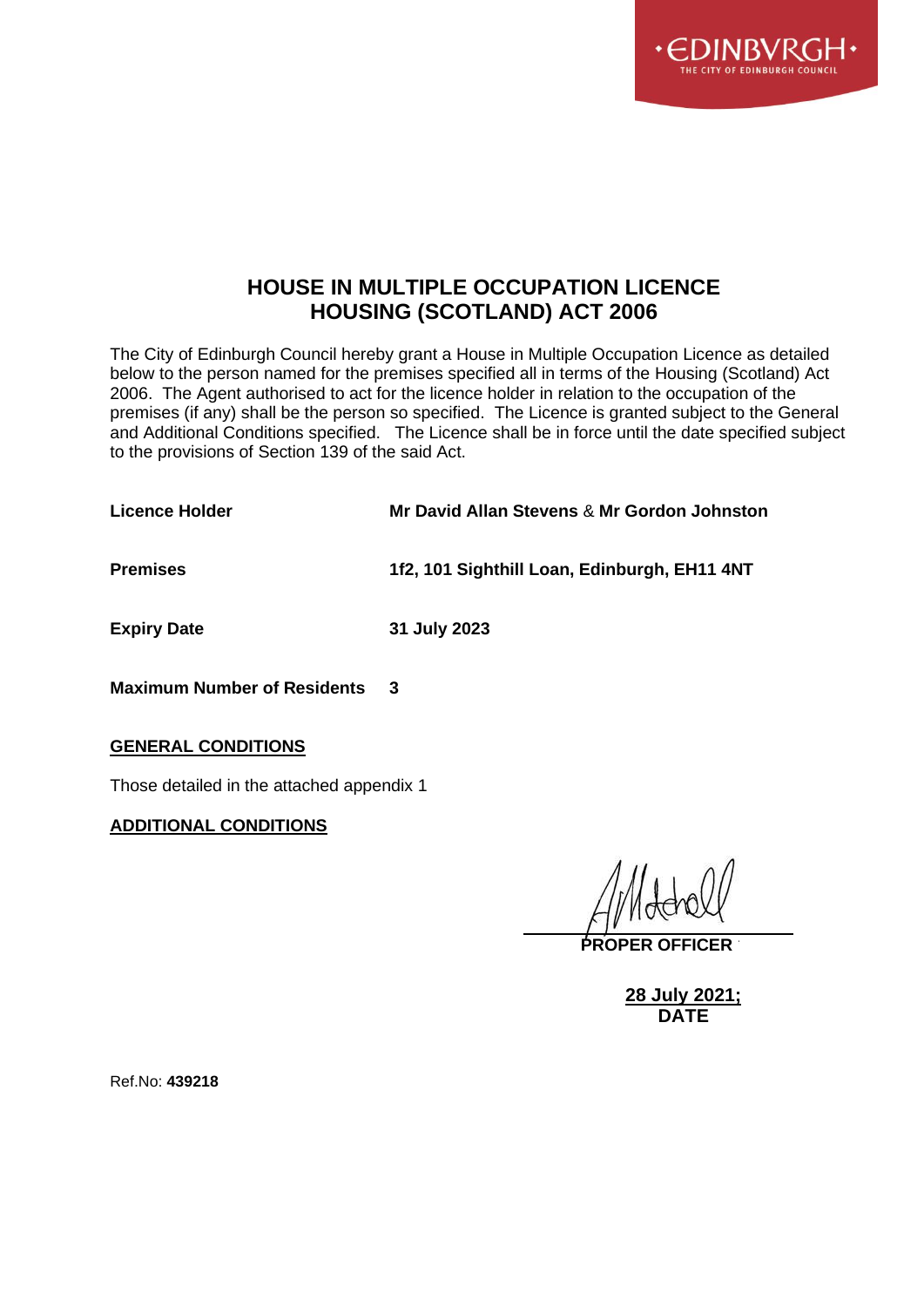

# APPENDIX 1

### **Housing (Scotland) Act 2006 Standard HMO Licensing Conditions – Adopted 9 March 2012**

| HMO1             | The licence holder must take steps to ensure that the property, fittings and<br>furniture, including fire precautions, plumbing, drainage, gas and electrical<br>installations, are maintained throughout the period of the licence to the standard<br>required. The HMO owner should have a system in place which provides for<br>continuity of safety certification.                                                                                                                                                                                                                                                                                                            |
|------------------|-----------------------------------------------------------------------------------------------------------------------------------------------------------------------------------------------------------------------------------------------------------------------------------------------------------------------------------------------------------------------------------------------------------------------------------------------------------------------------------------------------------------------------------------------------------------------------------------------------------------------------------------------------------------------------------|
| HMO <sub>2</sub> | The licence holder must ensure that advice to occupiers on action to be taken in<br>the event of an emergency is clearly and prominently displayed within the living<br>accommodation.                                                                                                                                                                                                                                                                                                                                                                                                                                                                                            |
| HMO <sub>3</sub> | The licence holder must ensure that the physical standards for HMO living<br>accommodation assessed as suitable by the local authority when approving the<br>licence application are met at all times.                                                                                                                                                                                                                                                                                                                                                                                                                                                                            |
| HMO4             | The licence holder must ensure that the number of persons residing in the<br>premises shall not exceed the number shown on the licence when operating as an<br>HMO.                                                                                                                                                                                                                                                                                                                                                                                                                                                                                                               |
| HMO <sub>5</sub> | The licence holder must make the Licence, including any conditions, available to<br>occupiers, or prospective occupiers, within the premises where it can be<br>conveniently read by residents.                                                                                                                                                                                                                                                                                                                                                                                                                                                                                   |
| HMO <sub>6</sub> | The licence holder must ensure that actions to secure repossession must be only<br>by lawful means.                                                                                                                                                                                                                                                                                                                                                                                                                                                                                                                                                                               |
| HMO7             | The licence holder must provide each tenant with a clear statement, in a form they<br>can understand and keep for reference, of what is expected of them and what<br>they can expect from the licence holder. The agreement must accurately describe<br>the subject of let, the start and end dates of the agreement, rent to be paid, period<br>of written notification of intention to enter the property (which shall not be less<br>than 24 hours), and where the agreement is in the form of a lease and the licence<br>holder intends to retain a key for the property, the agreement will specify how the<br>tenant will grant explicit permission for the key to be used. |
| HMO <sub>8</sub> | The licence holder must act lawfully and reasonably in requiring any advanced<br>payments, handling rents, returning deposits, and making deductions from<br>deposits.                                                                                                                                                                                                                                                                                                                                                                                                                                                                                                            |